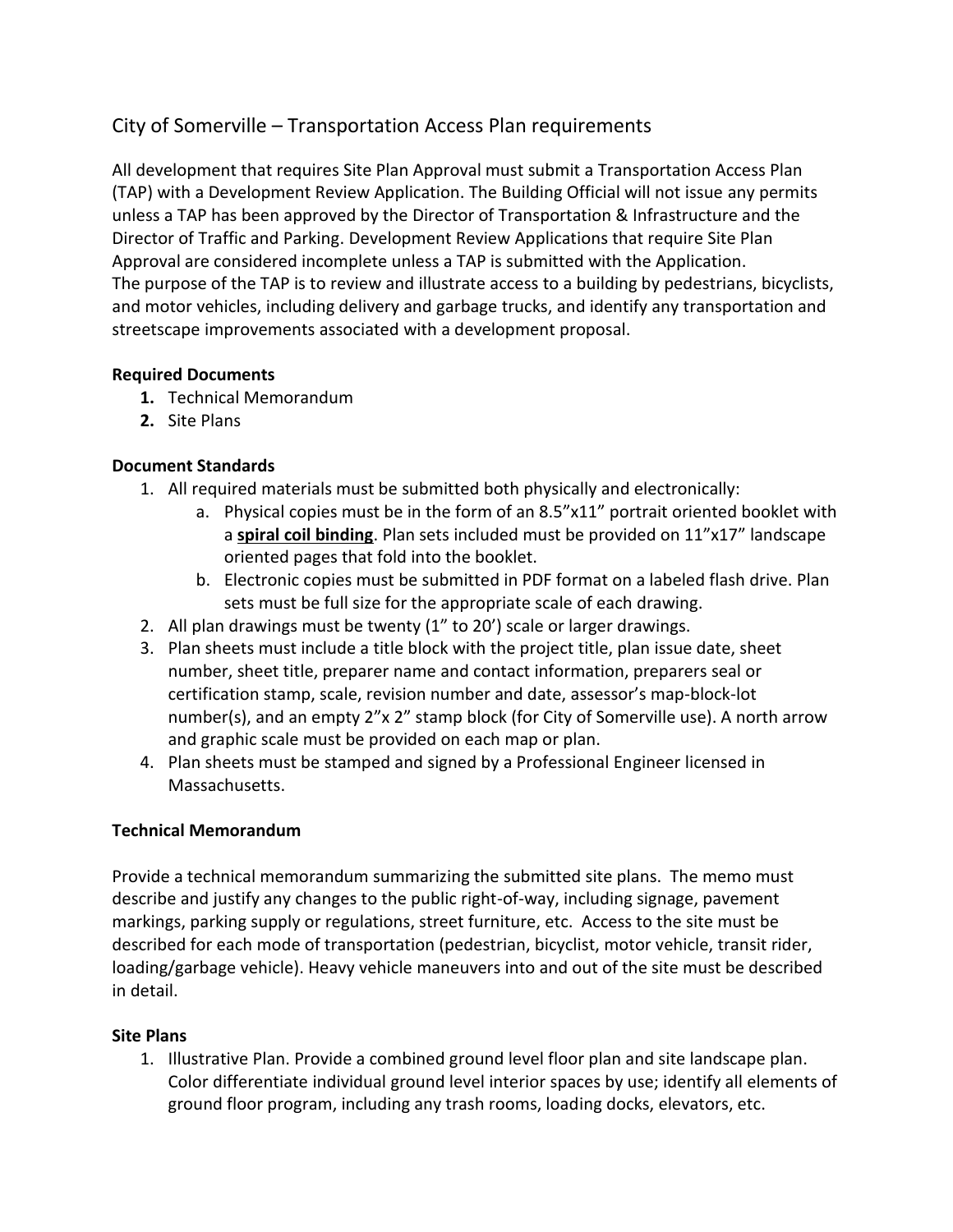- 2. Transportation elements plan, color differentiated. Existing-to-remain, proposed, and removed transportation elements associated with the development proposal must be shown on a single plan sheet. Existing-to-remain elements must be shown in gray; proposed elements shown in blue; removed elements shown in red; and the site itself shown in black. Provide dimensions of all existing-to-remain and proposed travel lane widths, alley widths, sidewalk widths, walkways, on-street parking spaces, etc. Elements include, but may not be limited to, the following:
	- $\circ$  Street signage, including regulatory signs, parking signs, bus stop signs, etc.
	- o Pavement markings
	- o On-street parking spaces
	- o On-street parking regulations
	- o Off-street parking layout
	- o Off-street parking regulations
	- o Street furniture (including, but not limited to, street trees, street lighting, parking meters, hydrants, benches, bicycle racks, etc.).
- 3. Pedestrian access plan. Identify principal entrances to ground level tenant spaces and lobbies for upper stories with a heavy black arrow; identify any secondary entrances with an empty arrow head. Identify dimensions for all abutting sidewalks and all on-site pedestrian elements.
- 4. Bicycle parking plan. Identify all locations, type, counts, points and paths of access.
- 5. Motor vehicle parking plan. Identify all locations, type, counts, points and paths of access. Provide typical dimensions of parking spaces and drive aisles. Include separate sheets for each individual parking levels.
- 6. Vehicle movement plan. Provide one (1) or more sheets showing loading and parking access to the site. Multiple movements may be shown on one sheet, so long as they are to scale (1 inch = 20 feet or better). AutoTURN movements must be shown for each loading area or loading dock. The largest vehicle that will access each dock must be shown entering and exiting the loading area or dock. If the loading area is located within the site, each vehicle must be shown safely entering and exiting the site from the public right-of-way. Included vehicle movements must be from roadway where such vehicles are permitted to travel. If parking is provided on-site, passenger vehicle movements must be shown entering and exiting the parking area from the thoroughfare or alley providing access. Passenger vehicle movements must also be shown entering and exiting a typical parking space. If any parking spaces may be particularly difficult to enter or exit (e.g. they are located close to a wall or column, are narrower than ideal, etc.), vehicle movements must be shown entering and exiting these spaces.

#### **Considerations**

The design of a project site can directly impact safety and comfort on the public right-of-way. TAP's will not be approved if site conditions create safety or public realm problems, or if certain conditions prevent the site from operating as intended. The following should be considered during site design:

Plans must be compliant to the [City of Somerville Traffic Regulations,](https://www.somervillema.gov/sites/default/files/current-traffic-regs.pdf) including items relating to traffic, parking, loading, and deliveries.